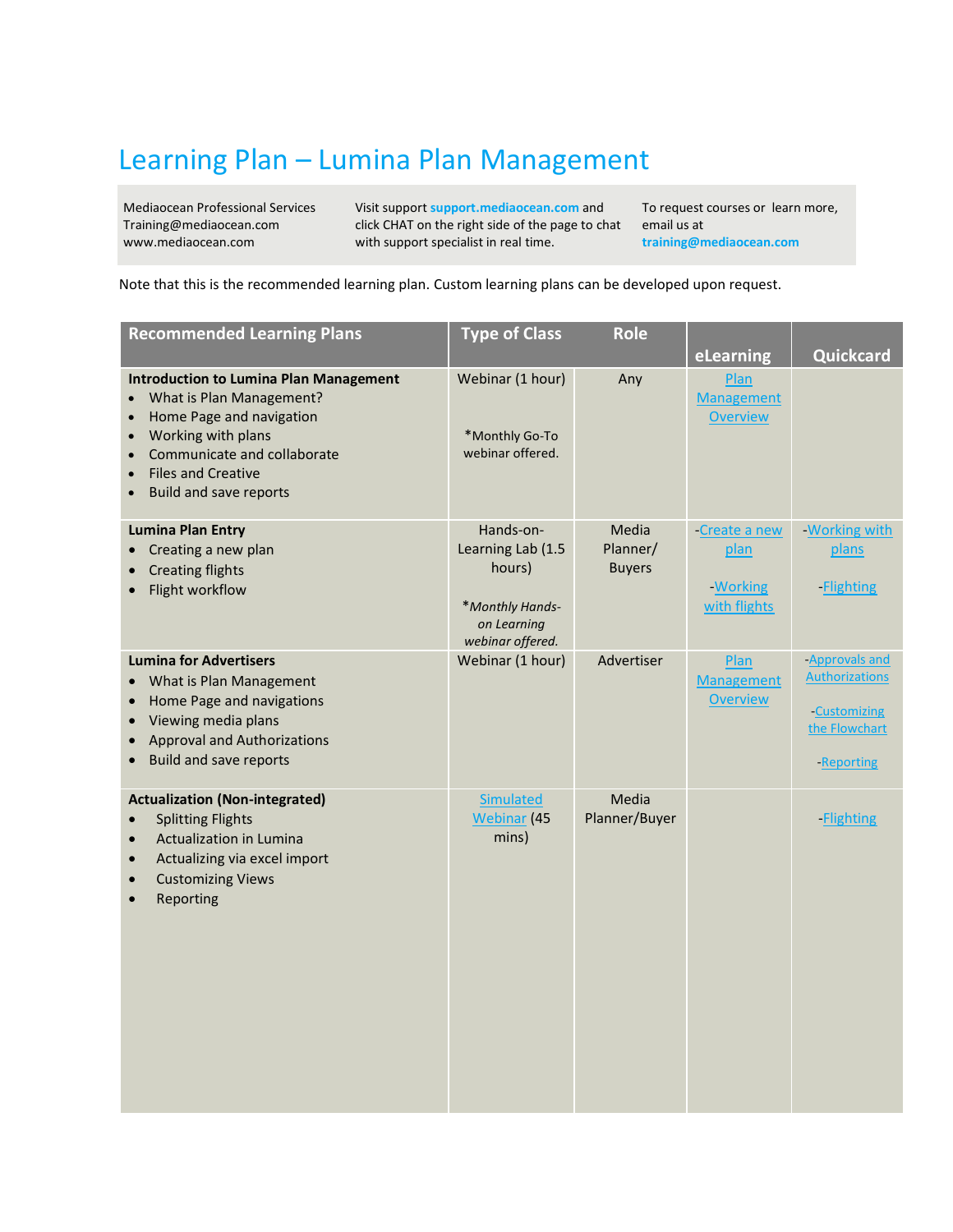| <b>Recommended Learning Plans</b>                                                                                                                                               | <b>Type of Class</b>                            | <b>Role</b>            | eLearning                                                                                                                                               | Quickcard                                                   |
|---------------------------------------------------------------------------------------------------------------------------------------------------------------------------------|-------------------------------------------------|------------------------|---------------------------------------------------------------------------------------------------------------------------------------------------------|-------------------------------------------------------------|
| <b>Customizations</b><br><b>Summary Dashboard</b><br>Flowchart<br><b>Export options</b><br>Personal and Shared views<br>$\bullet$<br><b>History and Comments</b>                | eLearning                                       | Any                    | Customizatio<br>$\underline{n}$                                                                                                                         | <b>Customizing</b><br>the Flowchart                         |
| <b>Export and Import</b><br>Export the template<br>Working with the template<br>$\bullet$<br>Importing                                                                          | eLearning                                       | Media<br>Planner/Buyer | <b>Exporting</b><br>Vendor<br><b>Details</b><br>-Editing the<br>worksheet<br>-Importing<br><b>Data</b>                                                  | -Importing and<br><b>Exporting</b><br><b>Vendor Details</b> |
| <b>Approvals</b><br>Approval overview<br>Sending for approval<br>$\bullet$<br>Requesting changes<br>$\bullet$<br>Approving a plan<br>$\bullet$<br>Viewing plan approval history | eLearning                                       | Any                    | <b>Approvals</b><br><b>Overview</b>                                                                                                                     | -Approvals and<br><b>Authorizations</b>                     |
| <b>Authorizations</b><br>Authorization overview<br>Sequence<br><b>Status</b><br>History                                                                                         | eLearning                                       | Any                    | About<br>Authorization<br>$\overline{\mathsf{S}}$<br><b>Sending for</b><br><b>Authorization</b><br>Sequence<br>and<br>withdrawing<br><b>Authorizing</b> | -Approvals and<br><b>Authorizations</b>                     |
| <b>Reporting</b><br>View existing reports<br>Create reports<br>Customize and save reports                                                                                       | eLearning                                       | Any                    | -Reporting                                                                                                                                              | -Reporting                                                  |
| <b>Tips and Tricks</b><br>Home screen groupings<br><b>Flighting tips</b><br><b>Viewing tricks</b><br><b>Reporting filters</b><br>Fact sheet and plan ID                         | <b>Simulated</b><br><b>Webinar</b> (30<br>mins) | Media<br>Planner/Buyer | -Filter and<br><b>Grouping</b>                                                                                                                          | -Tips and<br><b>Tricks</b>                                  |